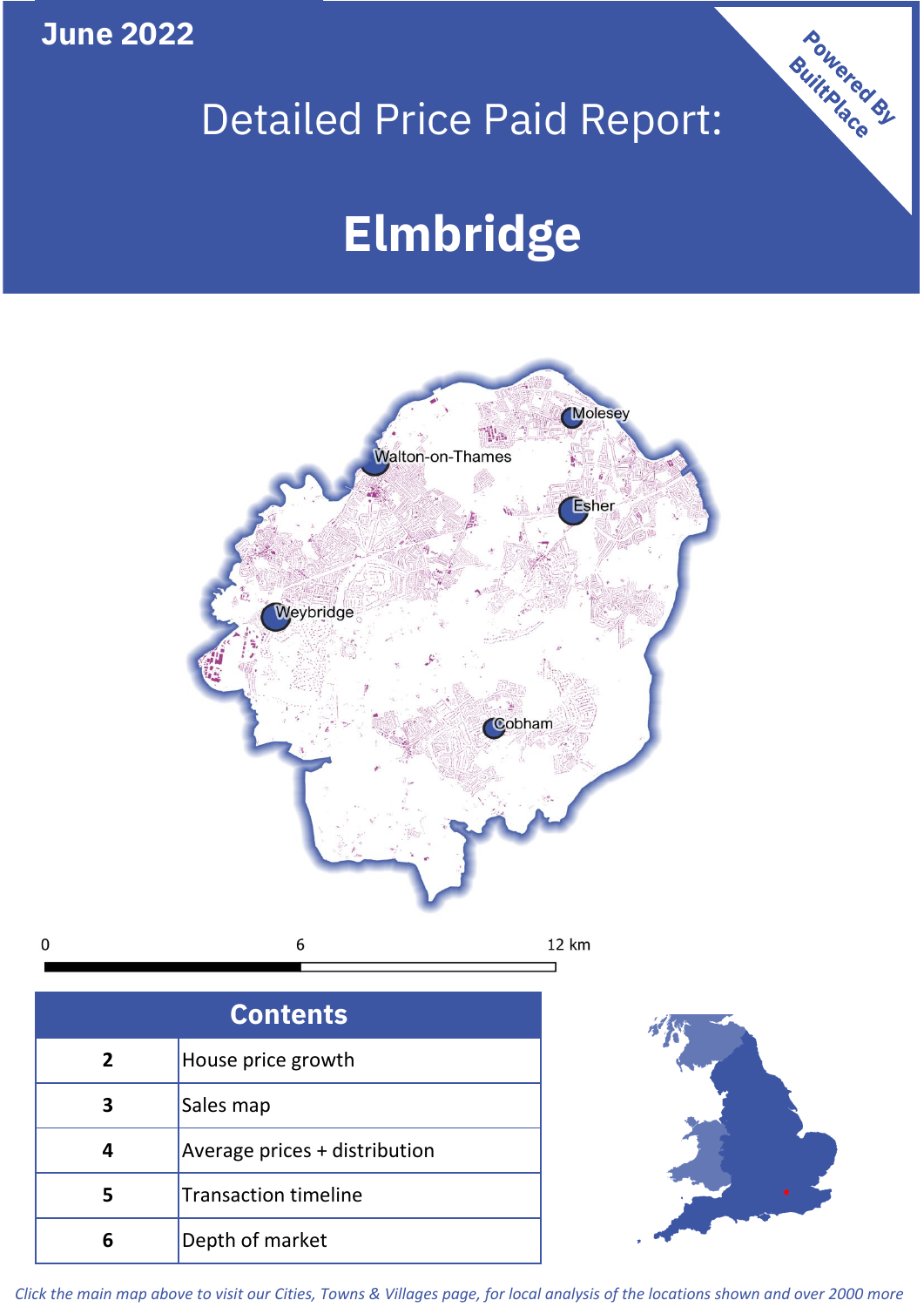#### **Headline Data**

|                     | <b>Current level</b> | 3 month  | <b>Annual</b> | 5 year | 10 year |
|---------------------|----------------------|----------|---------------|--------|---------|
| <b>House prices</b> | £667,118             | $-2.1%$  | 5.8%          | 15.9%  | 65.8%   |
| <b>Transactions</b> | 2,713                | $-13.2%$ | 18.0%         | 23.2%  | 10.6%   |

#### **House Price Growth (April 2022 data)**

#### *Annual Change in House Prices*



House prices in Elmbridge grew by 5.8% in the 12 months to April 2022 (based on 3-month smoothed data). By comparison national house prices grew by 10.7% and prices in the South East grew by 11.5% over the same period.

Elmbridge house prices are now 66.5% above their previous peak in 2007, compared to +60.7% for the South East and +52.9% across England.



#### *Year-To-Date Change in House Prices, December to April*

Local prices have fallen by 1.3% in 2022 so far, compared to growth of 4.1% over the same period last year.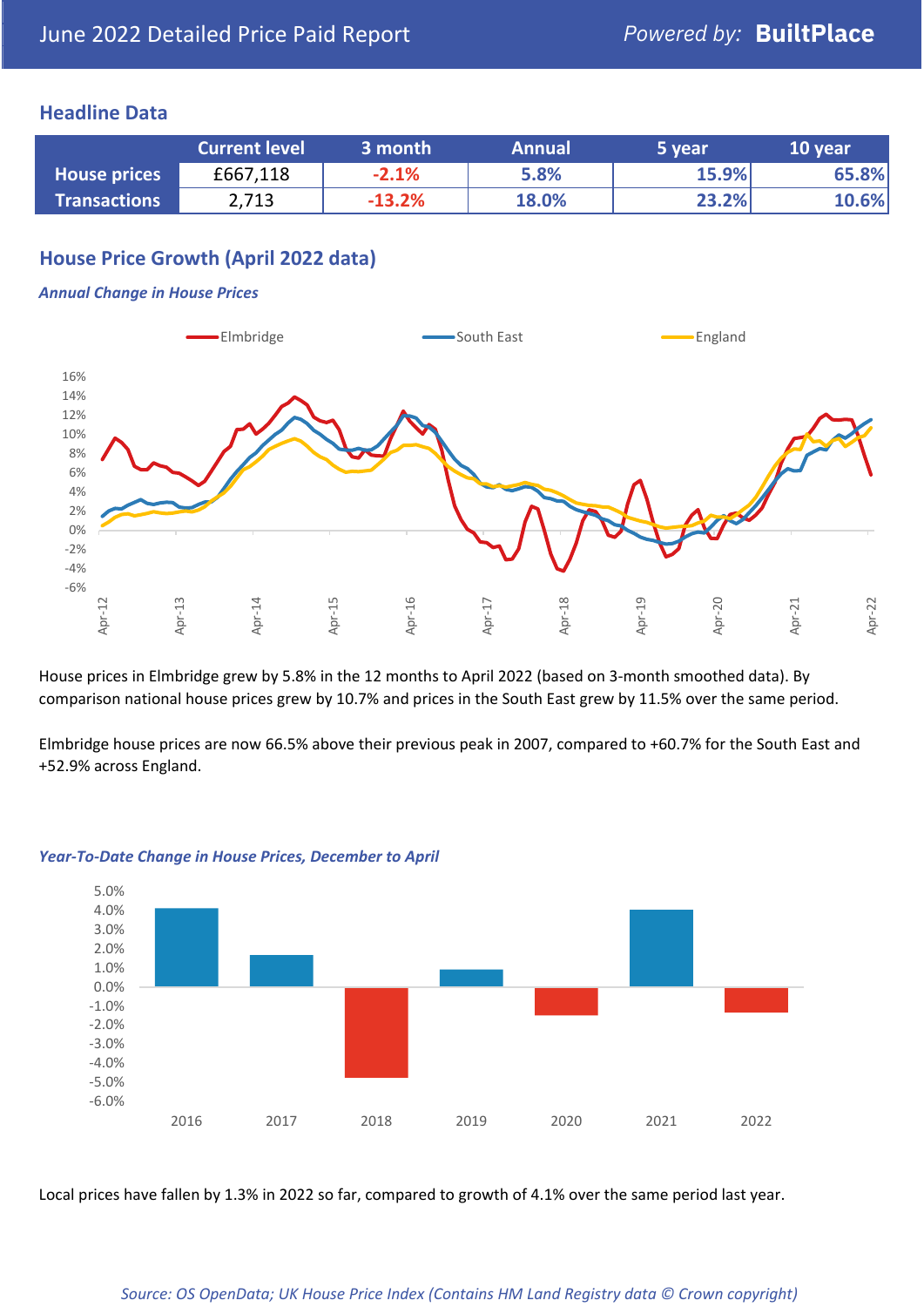### **House Price Map**

*12 months to April 2022*



*Each point is one postcode, coloured by the average value relative to all sales in this local authority (price bands are LA-specific quintiles).*

### **Map Key**

| Min        | Max        |              |
|------------|------------|--------------|
| Up to      | £388,000   | 1st quintile |
| £388,000   | £542,000   | 2nd quintile |
| £542,000   | £770,000   | 3rd quintile |
| £770,000   | £1,383,000 | 4th quintile |
| £1,383,000 | and over   | 5th quintile |
|            |            |              |

| Min        | <b>Max</b> |                            |
|------------|------------|----------------------------|
| Up to      | £388,000   | 1st quintile / lowest 20%  |
| £388,000   | £542,000   | 2nd quintile               |
| £542,000   | £770,000   | 3rd quintile               |
| £770,000   | £1,383,000 | 4th quintile               |
| £1,383,000 | and over   | 5th quintile / highest 20% |

*Source: OS OpenData; UK House Price Index (Contains HM Land Registry data © Crown copyright)*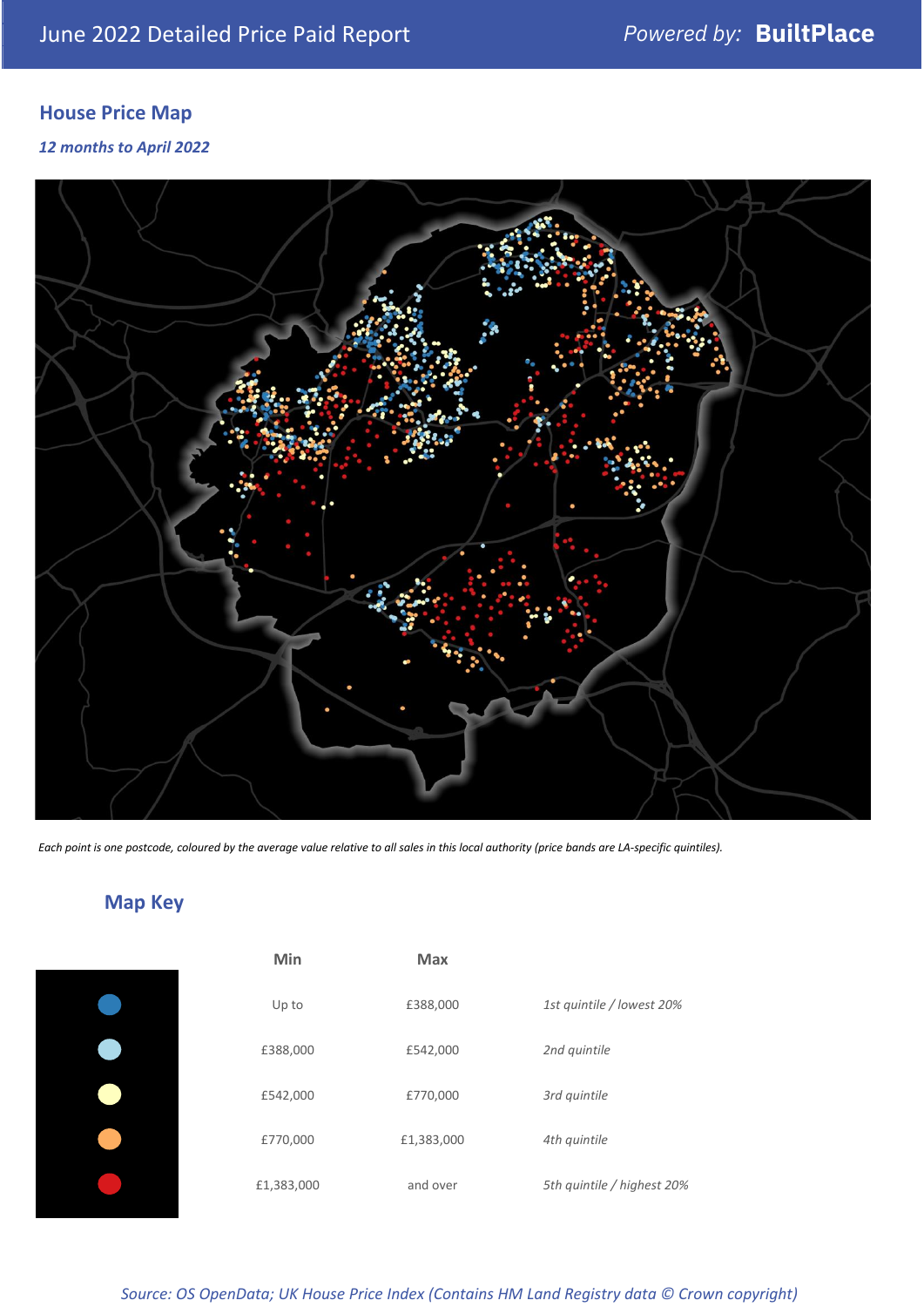#### **Average House Price by Property Type**

#### *12 months to April 2022*



|                 | <b>New</b>           | <b>Second hand</b> |  |  |
|-----------------|----------------------|--------------------|--|--|
| <b>Flat</b>     | £381,506             | £388,928           |  |  |
| <b>Terraced</b> | No recorded<br>sales | £571,153           |  |  |
| Semi-detached   | £899,950             | £720,766           |  |  |
| <b>Detached</b> | £895,000             | £1,635,524         |  |  |

#### **House Price Distribution by Year**

*All properties, by price band and calendar year (2020 = year to date)*

|                    | 1997 | 2002 | 2007 | 2012 | 2017 | 2019 | 2020 |
|--------------------|------|------|------|------|------|------|------|
| <b>Under £100k</b> | 36%  | 2%   | 1%   | 1%   | 0%   | 0%   | 0%   |
| £100-200k          | 37%  | 34%  | 10%  | 7%   | 3%   | 1%   | 1%   |
| E200-300k          | 13%  | 25%  | 27%  | 22%  | 9%   | 7%   | 9%   |
| £300-400k          | 6%   | 13%  | 20%  | 19%  | 16%  | 12%  | 12%  |
| £400-500k          | 3%   | 10%  | 11%  | 12%  | 16%  | 14%  | 11%  |
| <b>£500k-1m</b>    | 5%   | 12%  | 21%  | 26%  | 35%  | 39%  | 39%  |
| £1-2m              | 1%   | 3%   | 7%   | 9%   | 18%  | 19%  | 21%  |
| <b>Over £2m</b>    | 0%   | 1%   | 3%   | 3%   | 5%   | 7%   | 6%   |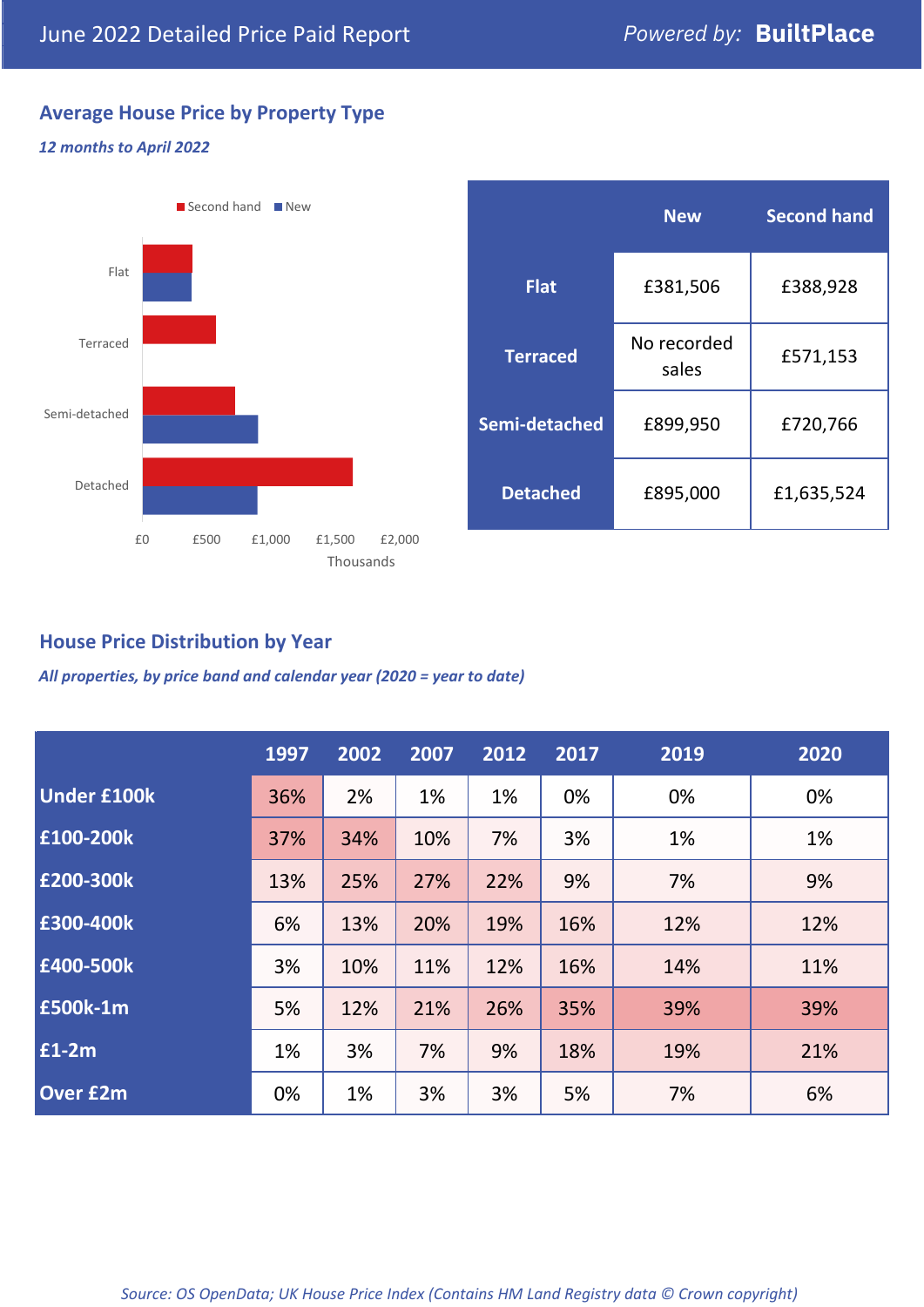#### **Transactions (February 2022 data)**

*Annual Transactions, Indexed (2001-05 average = 100)*



There were 2,713 transactions in Elmbridge during the 12 months to February 2022. This is 80% of the average from 2001-05 and suggests activity is below pre-downturn levels.

Transactions in Elmbridge have fallen by 5.4% since 2014, compared to changes of -9.9% for South East and -7.7% for England.



#### *Cash and New Build Sales as % of Total, by Year*

*Note: The data on this page EXCLUDES transactions identified as transfers under a power of sale/repossessions, buy-to-lets (where they can be identified by a mortgage), and transfers to non-private individuals - i.e. it comprises only Land Registry 'A' data.*